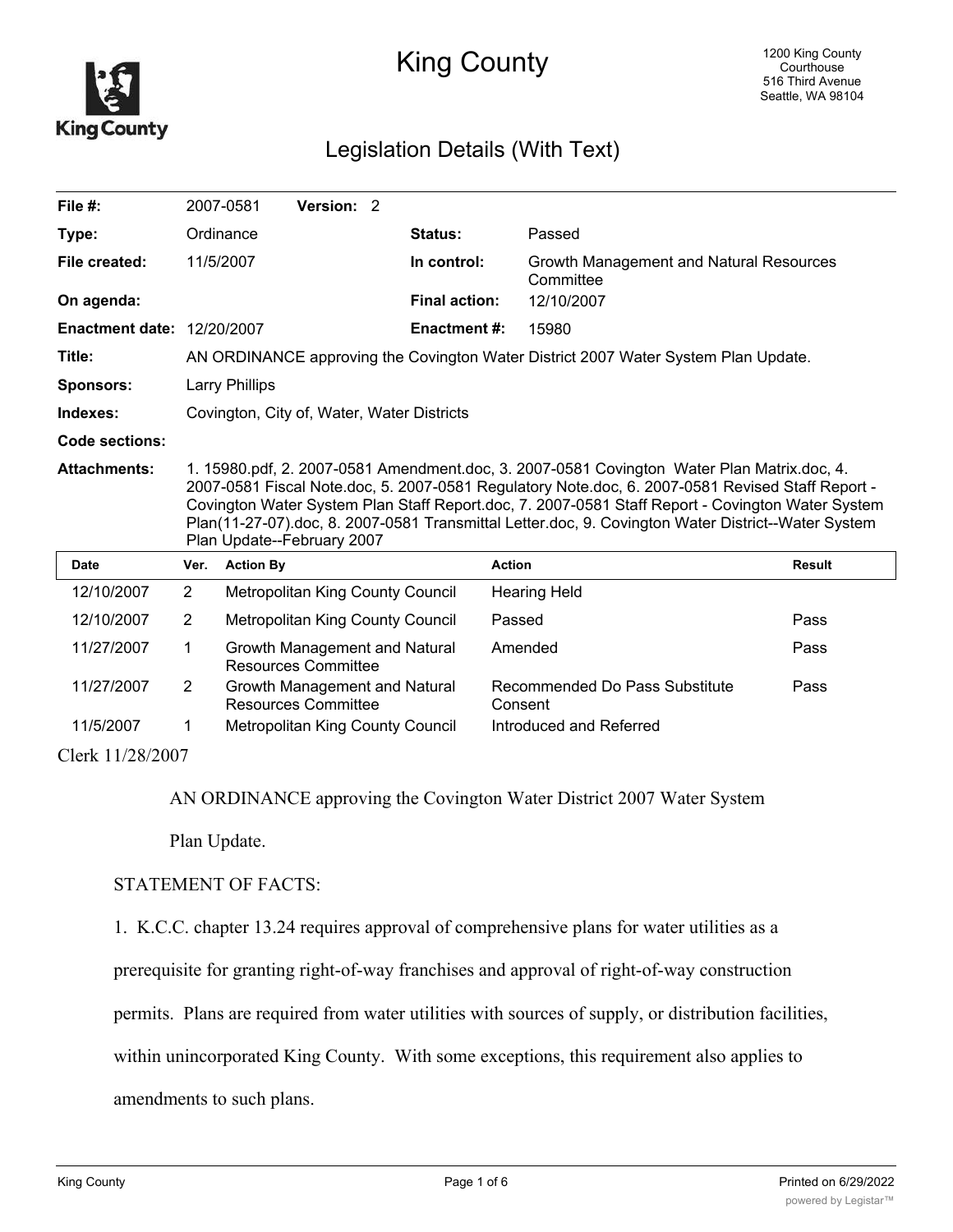2. RCW 43.20.260 requires that water system plans for any new industrial, commercial, or residential use are to be consistent with the requirements of any comprehensive plans or development regulations adopted under chapter 36.70A RCW or any other applicable comprehensive plan, land use plan, or development regulation adopted by a city, town, or county for the service area.

3. King County approved the Covington Water District 1994 Comprehensive Water System Plan in May 1998. It includes provisions for capital facilities to address anticipated growth within Covington's service area, improvements to its existing facilities and additional provisions for water conservation. It also includes provisions for serving two different service areas-its retail service area and its future service area.

4. The Covington water district currently provides water service in southeast King County, north of the Green river and bound to the west by the cities of Auburn and Kent. The district's corporate boundaries include approximately fifty-three square miles, and its service facilities extend into unincorporated King County and include the cities of Covington, Maple Valley and Black Diamond. The Covington water district identified its retail service area to be coincident with the "future service area" established in 1989 in the South King County Coordinated Water System Plan ("CWSP"); see the discussion of service area in subsection 7 of this statement of facts. The district currently serves fourteen thousand seven hundred nineteen residential connections and forecasts growth within the service area to over seventeen thousand seven hundred forty-six residential connections by 2011, and twenty-three thousand five hundred eighty-eight residential connections by 2025. Multifamily homes are a small segment of the population served and the district anticipates serving five hundred sixty multifamily connections by 2025.

5. The district began providing water service in 1960 and over the years, it merged with a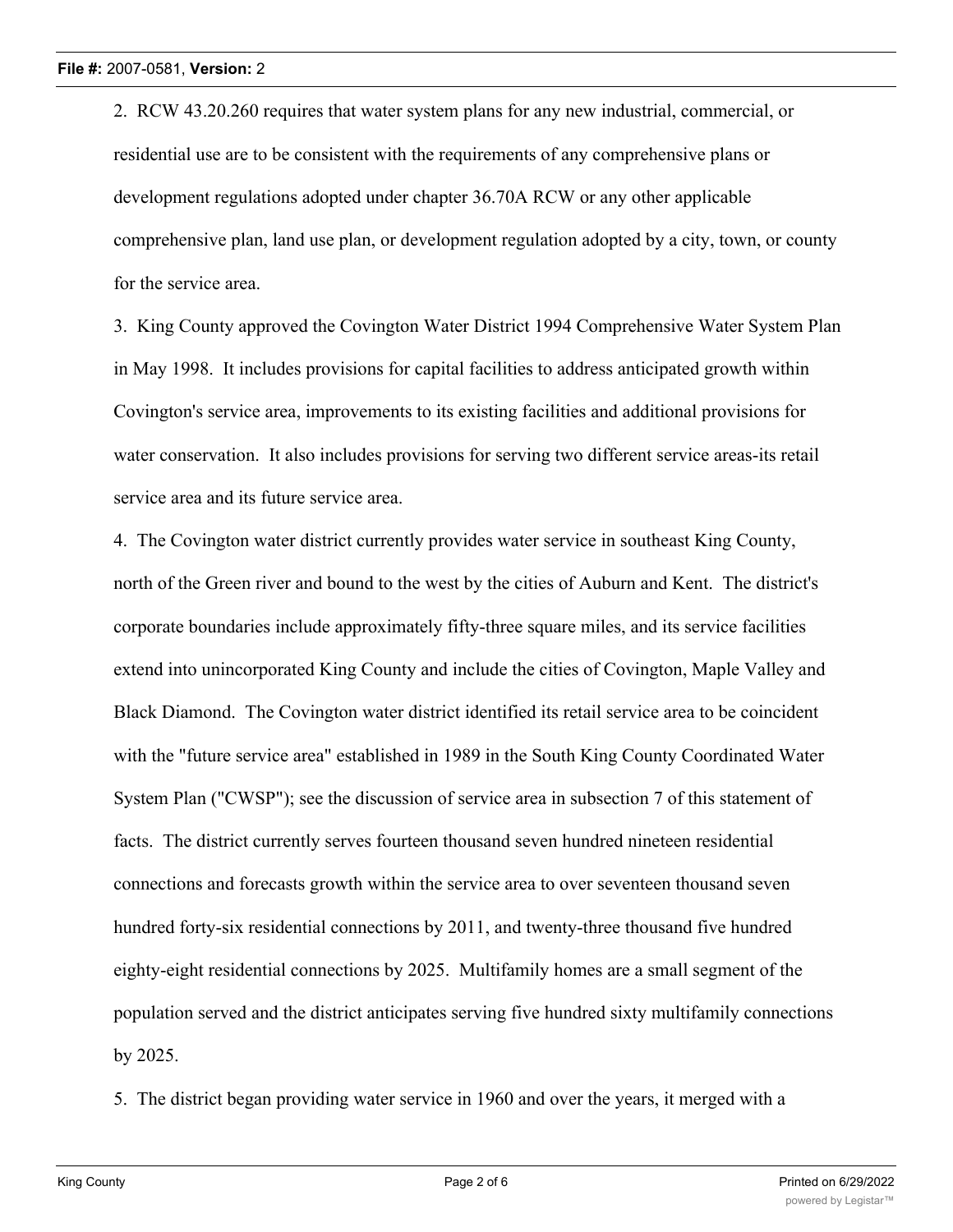number of smaller districts. Water is provided by ten ground water wells and interties with the cities of Tacoma and Auburn. Annual average water consumption is approximately three million eight hundred twenty thousand gallons per day with a maximum day of seven million five hundred forty thousand gallons per day. Average water use for a single family residence is two hundred twenty-two gallons per day. The district, based on Puget Sound Regional Council forecasts, estimates that growth in water demand for single family, multifamily and employment, average day demand will be five million two hundred twenty thousand gallons per day in 2011 and six million nine hundred twenty thousand gallons per day in 2025. Maximum day demand will increase to ten million two hundred ninety thousand gallons per day in 2011 and thirteen million six hundred forty thousand gallons per day in 2025. The district has adequate capacity to meet forecasted demand beyond 2025. In addition, it is investigating a number of supply alternatives to meet demand beyond then including additional wholesale water from the Cascade Water Alliance, and possibly displacement of existing nonpotable supply use by use of reclaimed water in conjunction with King County.

6. The district's plan identifies thirty-four million five hundred thousand dollars in water system improvements to be completed in the next six years and an additional fourteen million five hundred thousand dollars between 2013 and 2025. The financing plan calls for the majority of cost to be allocated to future customers as the projects primarily address growth-related issues. Utility sales and service fees along with connection charges provide the bulk of the revenue for the district.

7. The Covington water district's service area or areas include a corporate boundary, a retail service area, and a future service area. The future service area was approved as part of the South King County CWSP adopted in 1989. A retail service area as defined by the Washington state Department of Health ("DOH") under the 2003 Municipal Water Law was not described and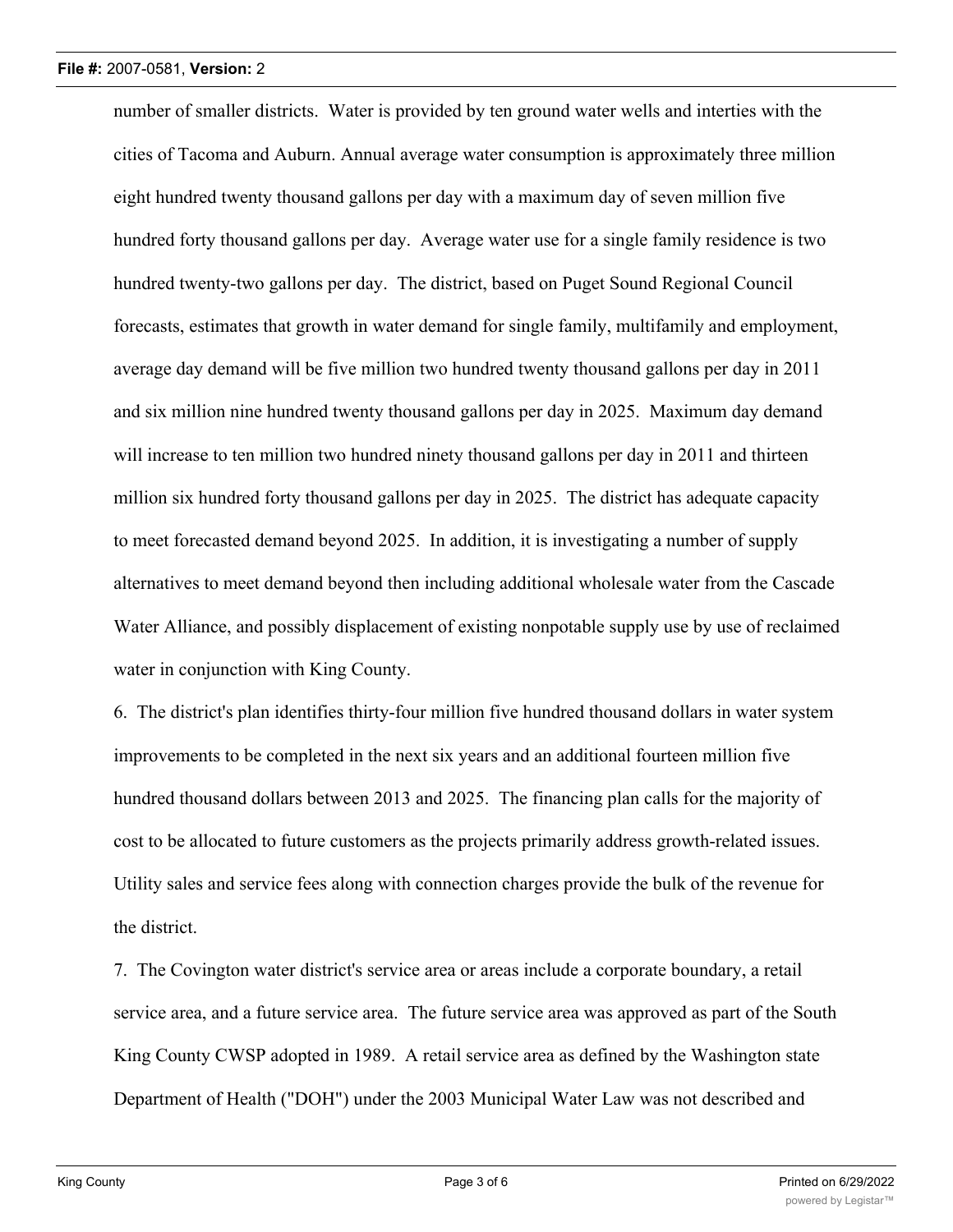demarcated on a map in the water system plan. By working with the Covington water district they have described their retail service area to be the same as the boundary described in the CWSP for their future service area. The plan proposes no boundary changes at this time. The Covington water district states in its plan that it could, but is not able to provide water to numerous areas within the external boundary of the water district due to the fourteen existing Class A public water systems and over one hundred-thirty Class B public water systems already providing water service within their own service areas. Within its service area, the district intends to continue supplying water and service to two wholesale systems, which are Sugarloaf and Ravensdale, that are current customers. The district also states that it intends to be a satellite management agency, as authorized under the Public Water System Coordination Act, to provide service, such as via ownership/operation of new small systems, within the remainder of its designated future service area. The provision of satellite management services is consistent with the King County Comprehensive Plan and CWSP.

8. Covington agreed to supplement the draft plan with information to describe in more detail how it intends to provide "timely and reasonable" service within its proposed retail service area, as required by State law. In general, the district understands "timely" to mean provision of service within 120 days after an agreement for service is reached. With regard to the "reasonable" element of the clause the district views this to mean service is reasonable if: A. A condition of service is consistency with local land use plans and development regulations; B. The conditions of service and associated costs are consistent with the conditions of service described in the plan; and

C. The conditions of service and associated costs are consistent with experiences of other applicants requesting similar service.

This language is a reasonable interpretation of the law's requirement. The Covington water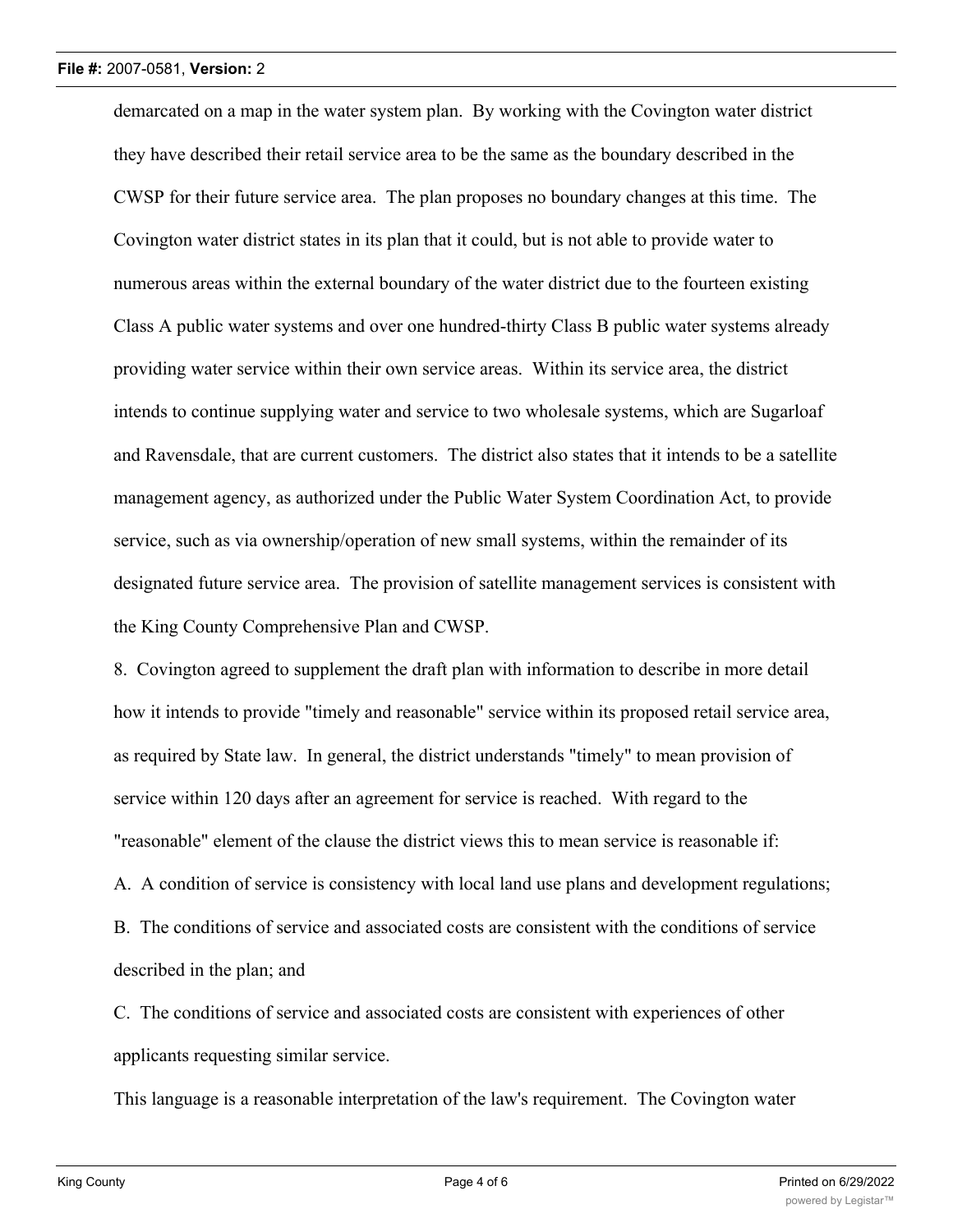district has agreed to amend its administrative code within one year to reflect the criteria by which timely and reasonable service will be provided. The supplemental information on provision of water in a timely and reasonable manner is a condition of the ordinance to ensure public access to the information.

9. Covington water district has acknowledged there may be opportunities for the use of reclaimed water-particularly with regard to irrigation of numerous golf courses, parks and schools. A water reuse feasibility study was completed in 2006. Covington water district is in the process of developing a reclaimed water program and working with King County on the use of reclaimed water.

10. The water system comprehensive plan, as amended and supplemented, has been determined by the Utilities Technical Review Committee (UTRC) to be substantially consistent with the requirements of the King County Code, and the King County Comprehensive Plan, as documented by the checklist provided by the executive with the transmittal letter.

11. Under the state Environmental Policy Act, Covington water district reviewed the draft Comprehensive Water Supply Plan, completed a checklist, and issued a Determination of Nonsignificance on April 7, 2006.

12. DOH has not yet approved the Covington water district plan. DOH indicated that Covington water district has provided adequate responses to their comments, and DOH will approve the Covington water district plan on receipt of the King County approval ordinance, and may approve the plan before the final King County approval, conditioned on the receipt of the King County approval.

BE IT ORDAINED BY THE COUNCIL OF KING COUNTY:

SECTION 1. The Covington water district 2007 Water System Plan Update, Attachment A to this ordinance, is hereby approved as a comprehensive water system plan with conditions.